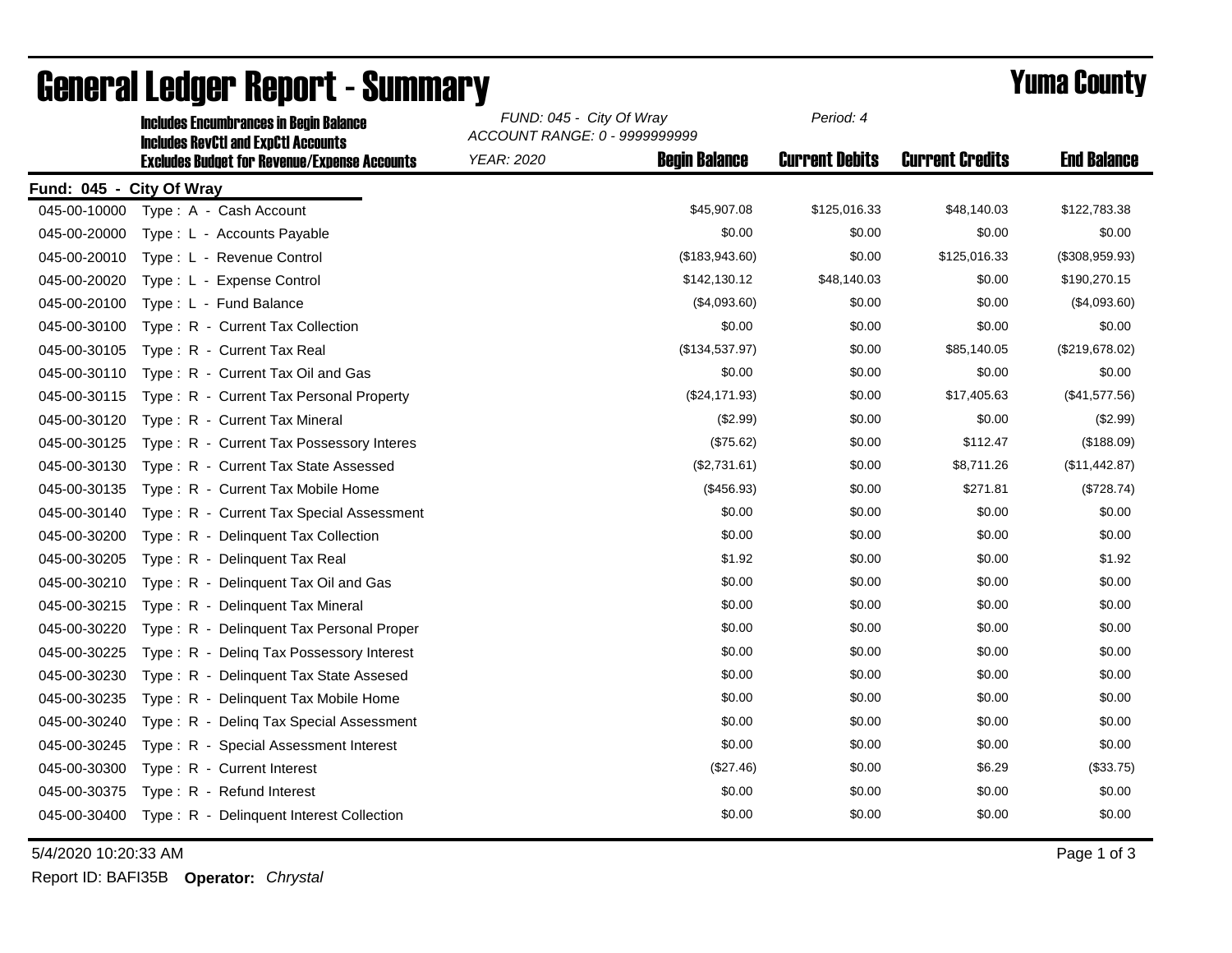| <b>Includes Encumbrances in Begin Balance</b><br><b>Includes RevCtI and ExpCtI Accounts</b> |                                             | FUND: 045 - City Of Wray<br>ACCOUNT RANGE: 0 - 9999999999 |                       |                                  |                    |
|---------------------------------------------------------------------------------------------|---------------------------------------------|-----------------------------------------------------------|-----------------------|----------------------------------|--------------------|
| <b>Excludes Budget for Revenue/Expense Accounts</b>                                         | <i>YEAR: 2020</i>                           | <b>Begin Balance</b>                                      | <b>Current Debits</b> | <b>Current Credits</b>           | <b>End Balance</b> |
| Fund: 045 - City Of Wray                                                                    |                                             |                                                           |                       |                                  |                    |
| Type: R - Miscellaneous Collections<br>045-00-30500                                         |                                             | \$0.00                                                    | \$0.00                | \$0.00                           | \$0.00             |
| 045-00-32100<br>Type: $R -$ Transfers In                                                    |                                             | (\$7,498.94)                                              | \$0.00                | \$9,565.78                       | (\$17,064.72)      |
| 045-00-33000<br>$Type: R - Auto Tax B Collection$                                           |                                             | (\$9,292.00)                                              | \$0.00                | \$2,187.68                       | (\$11,479.68)      |
| 045-00-33100<br>Type: $R -$ Auto Tax A & F Collection                                       |                                             | (\$2,700.61)                                              | \$0.00                | \$960.10                         | (\$3,660.71)       |
| 045-00-33400<br>Type: R - M.V. Additional                                                   |                                             | (\$2,234.19)                                              | \$0.00                | \$655.26                         | (\$2,889.45)       |
| 045-00-33409<br>Type: R - Weed and Clean Up Control                                         |                                             | (\$215.27)                                                | \$0.00                | \$0.00                           | (\$215.27)         |
| 045-00-49100<br>Type: X - Treasurer Fees                                                    |                                             | \$3,259.64                                                | \$2,232.95            | \$0.00                           | \$5,492.59         |
| 045-00-49401<br>Type: X - Transfer Out                                                      |                                             | \$0.00                                                    | \$0.00                | \$0.00                           | \$0.00             |
| Type: X - Checks Written / ACH Transfer<br>045-00-49500                                     |                                             | \$138,870.48                                              | \$45,907.08           | \$0.00                           | \$184,777.56       |
|                                                                                             | Fund: 045 - City Of Wray                    | (\$41,813.48)<br>Totals:                                  | \$221,296.39          | \$298,172.69                     | (\$118,689.78)     |
|                                                                                             | <b>Total Fund Revenues:</b><br>\$125,016.33 | <b>Total Fund Expenses:</b>                               | \$48,140.03           | <b>Net Revenue Over Expense:</b> | \$76,876.30        |

## General Ledger Report - Summary **Example 2018** Yuma County